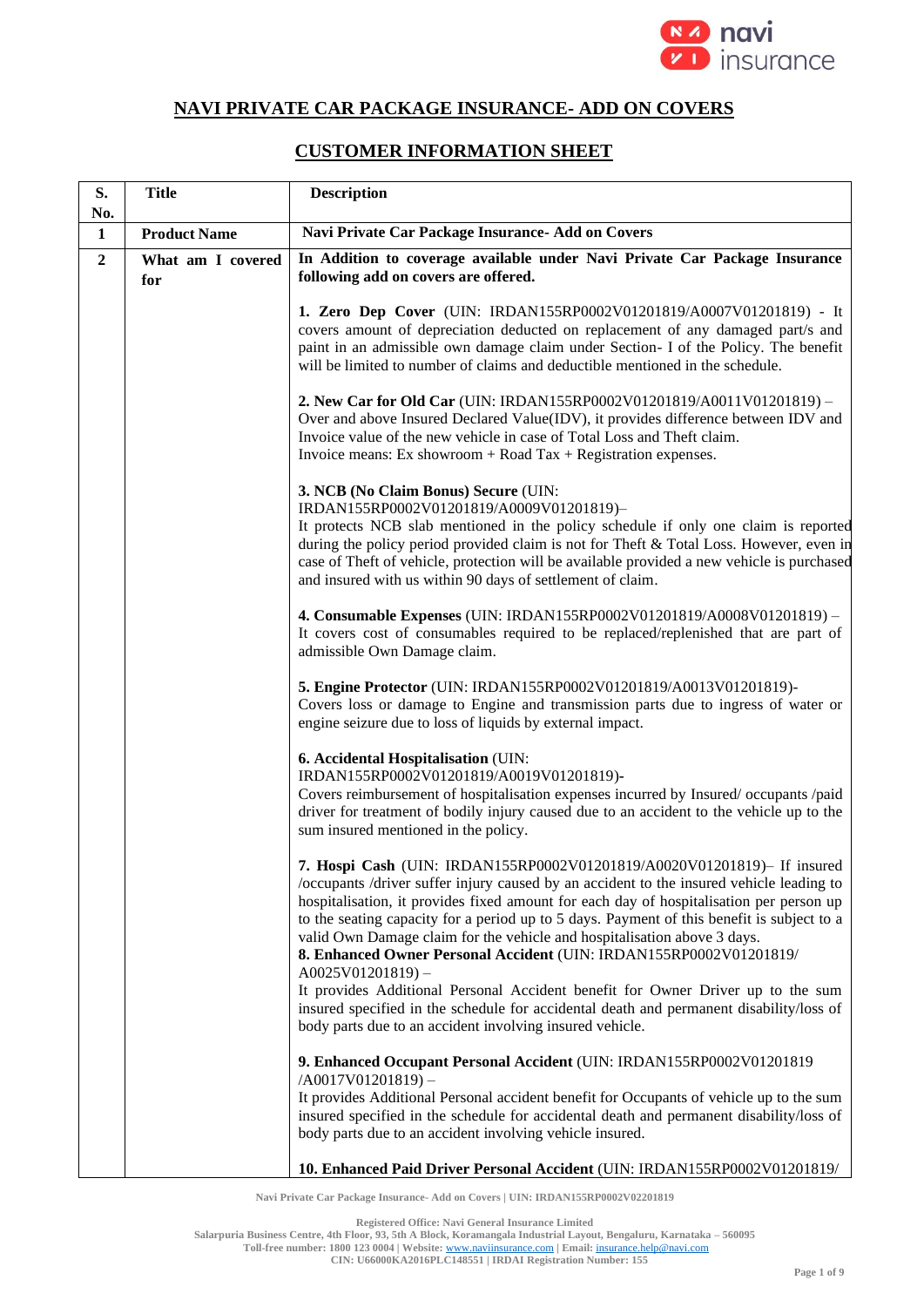

| $A0018V01201819$ –<br>It provides Additional Personal accident benefit for paid driver of vehicle up to the sum<br>insured specified in the schedule for accidental death and permanent disability/loss of<br>body parts due to an accident involving vehicle insured.                                                                                                                                                                                                             |
|------------------------------------------------------------------------------------------------------------------------------------------------------------------------------------------------------------------------------------------------------------------------------------------------------------------------------------------------------------------------------------------------------------------------------------------------------------------------------------|
| 11. EMI Protector (UIN: IRDAN155RP0002V01201819/A0021V01201819)-<br>It provides Onetime payment of EMI/s of insured vehicle if insured is hospitalised for<br>more than 7 days due to an accident involving insured vehicle and there is a valid and<br>admissible claim under the policy as per following eligibility criteria.                                                                                                                                                   |
| 08 <sup>th</sup> Day of Hospitalisation<br>$1st$ EMI<br>$2nd$ EMI<br>After 1 month of Hospitalisation<br>$3rd$ EMI.<br>After 2 months of Hospitalisation                                                                                                                                                                                                                                                                                                                           |
| 12. Outstanding Loan Protector (UIN:<br>IRDAN155RP0002V01201819/A0022V01201819)-<br>It provides for payment of outstanding loan on the insured vehicle, if an injury                                                                                                                                                                                                                                                                                                               |
| resulting due to the accident of the insured vehicle, within six calendar months of the<br>occurrence leads to Insured's<br>1. Death                                                                                                                                                                                                                                                                                                                                               |
| Loss of two limbs or sight of two eyes or one limb and sight of one eye<br>2.<br>3. Permanent Total Disablement from injuries other than named above.<br>13. Daily Conveyance Allowance (UIN:<br>IRDAN155RP0002V01201819/A0012V01201819)-<br>It provides for payment of fixed Conveyance Allowance per day if the time required to<br>repair the vehicle exceeds 3 days up to a maximum of 15 days after deducting<br>reasonable time for repair not associated with the accident. |
| 14. NCB Protector - Repair of Non-Metallic Parts (UIN:<br>IRDAN155RP0002V01201819/A0010V01201819)-<br>A claim for only repair of Glass/plastic/rubber/fibre/fibre glass/Nylon parts will not<br>affect your No Claim Bonus in the policy.                                                                                                                                                                                                                                          |
| 15. Personal Belonging Protector (UIN:<br>IRDAN155RP0002V01201819/A0015V01201819)-<br>It covers loss or damage to personal belongings of the insured and occupants caused by<br>perils covered under section 1, while they are in the insured vehicle up to the sum<br>insured and subject to per item limit specified in the policy schedule.                                                                                                                                     |
| 16. Emergency Transport and Hotel Stay (UIN: IRDAN155RP0002V01201819/<br>$A0016V01201819$ ) –<br>It covers the cost incurred by you on overnight stay in a hotel and/or travel expenses<br>for you and occupants of the vehicle for returning to the place of residence or the<br>nearest city you were travelling to if the vehicle is immobilised due to an accident up to<br>the sum insured specified in the schedule.                                                         |
| 17. Key and Lock Replacement (UIN:<br>IRDAN155RP0002V01201819/A0014V01201819)-<br>It covers cost of replacement of Key and/or Lock up to the limit specified in the<br>schedule if the keys are lost or stolen or insured vehicle is broken into.                                                                                                                                                                                                                                  |
| 18. Tyre Replacement (UIN: IRDAN155RP0002V01201819/A0024V01201819)-<br>It covers the cost of repair or replacement of Tyres with or without depreciation<br>deduction, as opted by you, if such loss or damage is caused by perils covered in<br>section 1 of the policy.                                                                                                                                                                                                          |
| 19. Depreciation Cover- Specified Limit (UIN: IRDAN155RP0002V01201819/<br>A0045V01201819)-<br>It covers the amount of depreciation deducted on replacement of any damaged part/s                                                                                                                                                                                                                                                                                                   |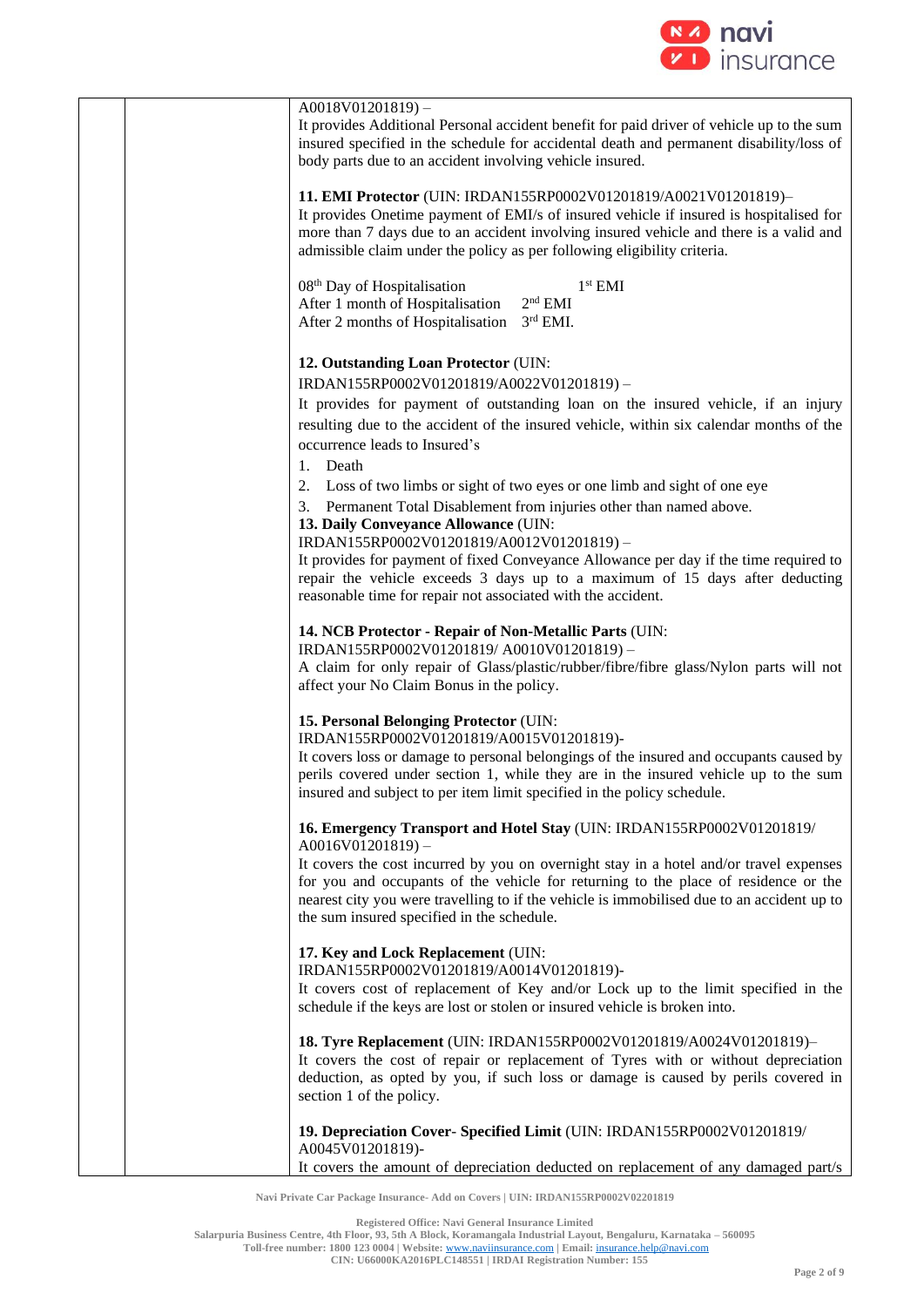

| and paint under an admissible own damage claim up to the sum insured mentioned in<br>the policy schedule.                                                                                                                                                                                                                                                                                                                                                                                                                       |
|---------------------------------------------------------------------------------------------------------------------------------------------------------------------------------------------------------------------------------------------------------------------------------------------------------------------------------------------------------------------------------------------------------------------------------------------------------------------------------------------------------------------------------|
| 20. Road Side Assistance (UIN: IRDAN155RP0002V02201819/A0083V02201819)-<br>It offers solutions for most of the teething troubles of your car, which may require<br>minor repairs, towing and breakdown services to help you in such times. Following<br>assistance services are offered under this Add on cover:                                                                                                                                                                                                                |
| 1. Repair and Towing Assistance Service for Flat Tyre: provides assistance of a<br>vehicle technician to replace the flat tyre of insured vehicle with the spare Stepney tyre<br>of the Vehicle at the location of breakdown.                                                                                                                                                                                                                                                                                                   |
| 2. Flat Battery – Jump Start Service: provides assistance of a Vehicle technician to<br>jump start the Vehicle with appropriate means.                                                                                                                                                                                                                                                                                                                                                                                          |
| <b>3. Repair on the spot:</b> In minor breakdown cases it provides the assistance of a vehicle<br>technician for repairing the breakdown.                                                                                                                                                                                                                                                                                                                                                                                       |
| 4. Spare Key Retrieval / Service for Keys Locked Inside: Provides assistance in<br>arranging alternate keys from place of residence If the keys of the insured vehicle are<br>broken, lost or misplaced.                                                                                                                                                                                                                                                                                                                        |
| 5. Fuel Support (Emergency Fuel Delivery): In the event insured Vehicle runs out of<br>fuel it provides assistance of emergency fuel (up to 5 litres on a chargeable basis) at the<br>location of breakdown.<br>6. Emergency Towing Assistance: Assistance in towing of the vehicle if the insured<br>vehicle is immobilised due to breakdown/Accident of vehicle/incorrect fuelling.                                                                                                                                           |
| 7. Breakdown support over phone: Assistance on phone In the event of insured<br>vehicle being immobilized due to a breakdown.                                                                                                                                                                                                                                                                                                                                                                                                   |
| 8. Facilitate finding closet dealer: Assistance in providing the contact details of the<br>nearest dealer.                                                                                                                                                                                                                                                                                                                                                                                                                      |
| <b>9. Customer conference calling</b> : For seamless $\&$ speedy services, a conference call<br>(wherever required) between You, the assistance provider and ourselves is arranged.                                                                                                                                                                                                                                                                                                                                             |
| 10. Concierge Services: Following services are provided in the event of breakdown or<br>accident:                                                                                                                                                                                                                                                                                                                                                                                                                               |
| <b>SMS Relays/Emergency Message Service</b> – Arranging urgent message to person<br>a)<br>of Your choice.<br>Continuation / Return Journey (Taxi Support): Arrangement for an alternate<br>b)<br>hired car/taxi of same vehicle class on best effort basis.<br>Hotel Accommodation: Assistance in organizing for Hotel accommodation near<br>C)<br>the location of the event.<br>Ambulance Arrangement: Assistance if the insured vehicle is immobilized<br>d)<br>outside the Municipal / corporation limits of your home city. |
| Medical Co-ordination: Assistance on your request in name, address, telephone<br>e)<br>number of physician, hospitals, clinic, dentist and dental clinics.<br>Pick up of repaired vehicle: Assistance in providing driver to pick the vehicle<br>f)<br>from the location it gets immobilized and transport it to the desired location.                                                                                                                                                                                          |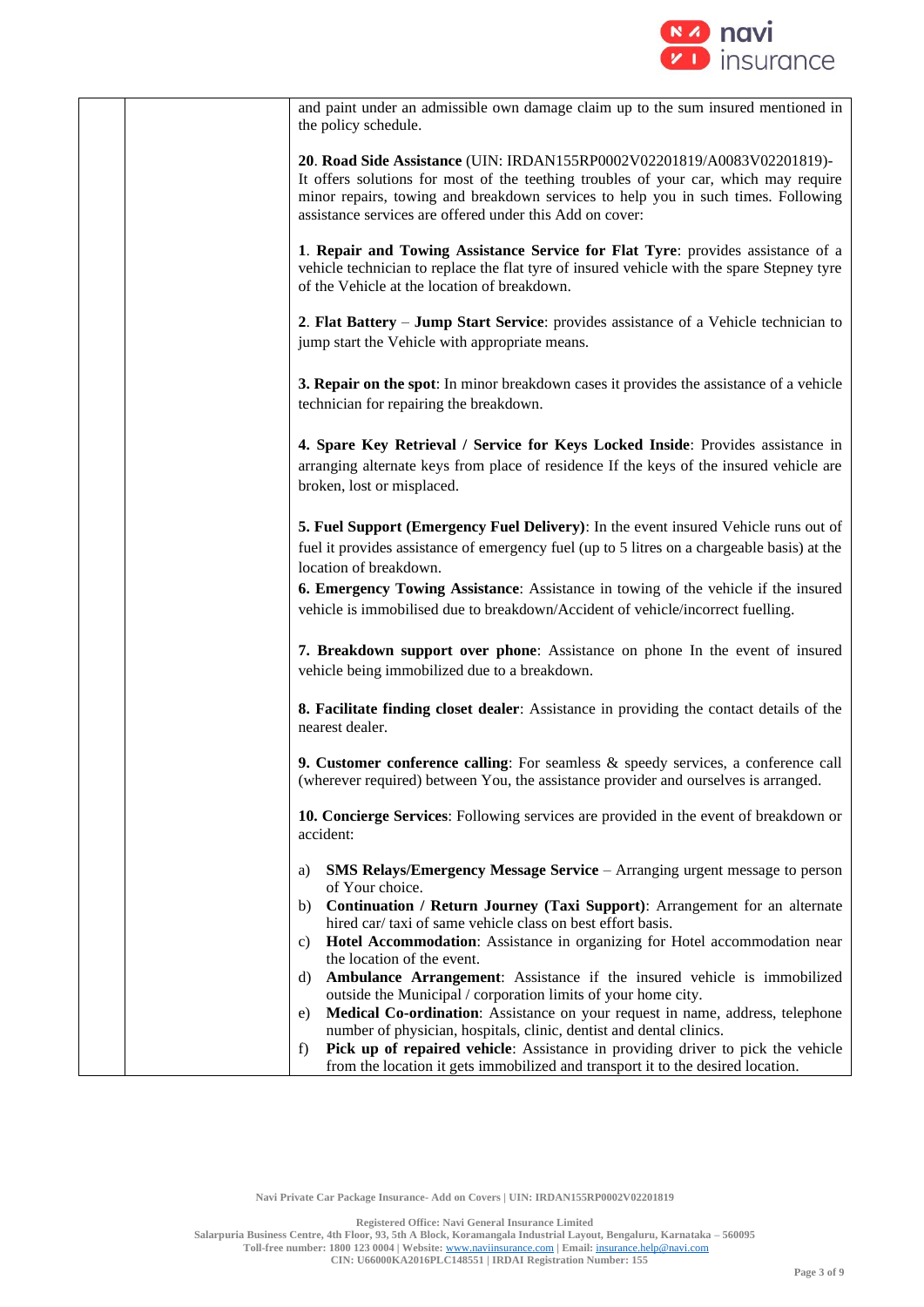

| $\mathbf{3}$ | What are the major       | 1. Zero Dep cover |                                                                                                                                                                                              |
|--------------|--------------------------|-------------------|----------------------------------------------------------------------------------------------------------------------------------------------------------------------------------------------|
|              | <b>Exclusions in the</b> | a)                | Deductible as mentioned in the policy schedule.                                                                                                                                              |
|              | policy:                  |                   |                                                                                                                                                                                              |
|              |                          |                   | 2. Consumable Expenses                                                                                                                                                                       |
|              |                          | a)                | Any consumable not associated with admissible Own Damage claim under<br>section (Own Damage) of the policy.                                                                                  |
|              |                          | b)                | Any consumables that are related to wear and tear and not directly related to<br>claim.                                                                                                      |
|              |                          |                   | 3. Engine Protector                                                                                                                                                                          |
|              |                          | a)                | Any consequential loss, wear and tear, mechanical & electrical failure and<br>parts falling under warranty.                                                                                  |
|              |                          | b)                | Loss or damage due to corrosion of engine or parts thereof due to delay in<br>intimation.                                                                                                    |
|              |                          | C)                | Depreciation on parts unless zero dep cover is opted.                                                                                                                                        |
|              |                          | d)                | Deductible as stated in policy schedule.                                                                                                                                                     |
|              |                          |                   | 4. Enhanced Owner Personal Accident                                                                                                                                                          |
|              |                          | a)                | intentional self-injury, suicide or attempted suicide, physical defect or                                                                                                                    |
|              |                          |                   | infirmity or                                                                                                                                                                                 |
|              |                          | b)                | owner driver driving the vehicle under the influence of intoxicating liquor or<br>drugs.                                                                                                     |
|              |                          |                   | 5. Enhanced Occupants Personal Accident                                                                                                                                                      |
|              |                          | a)                | intentional self-injury, suicide or attempted suicide, physical defect or<br>infirmity or                                                                                                    |
|              |                          | b)                | Driver/Unnamed Occupants of vehicle under the influence of intoxicating<br>liquor or drugs.                                                                                                  |
|              |                          |                   | 6. Enhanced Paid Driver Personal Accident                                                                                                                                                    |
|              |                          | a)                | intentional self-injury, suicide or attempted suicide, physical defect or<br>infirmity or                                                                                                    |
|              |                          |                   | b) Paid driver driving the vehicle under the influence of intoxicating liquor or<br>drugs.                                                                                                   |
|              |                          |                   | 7. Accidental Hospitalisation                                                                                                                                                                |
|              |                          | a)                | Any expenses related to a sickness, disease, medical disorder not directly<br>consequential to the accident,                                                                                 |
|              |                          | b)                | Any expenses towards psychosomatic disorders of any kind, whether caused<br>or accentuated by accident or otherwise.                                                                         |
|              |                          | C)                | Any expenses, if the treatment is started after 10 days from the date of<br>Accident unless verified and certified by the medical practitioner                                               |
|              |                          | d)                | Any expense arising or resulting from or traceable to intentional self-injury,<br>suicide or attempted suicide,.                                                                             |
|              |                          | e)                | Any expense of a person driving the vehicle arising or resulting from or<br>traceable to an accident happening whilst such person is under the influence<br>of intoxicating liquor or drugs. |
|              |                          | 8. Hospi Cash     |                                                                                                                                                                                              |
|              |                          | a)                | If Hospitalisation does not exceed 3 days.                                                                                                                                                   |
|              |                          |                   |                                                                                                                                                                                              |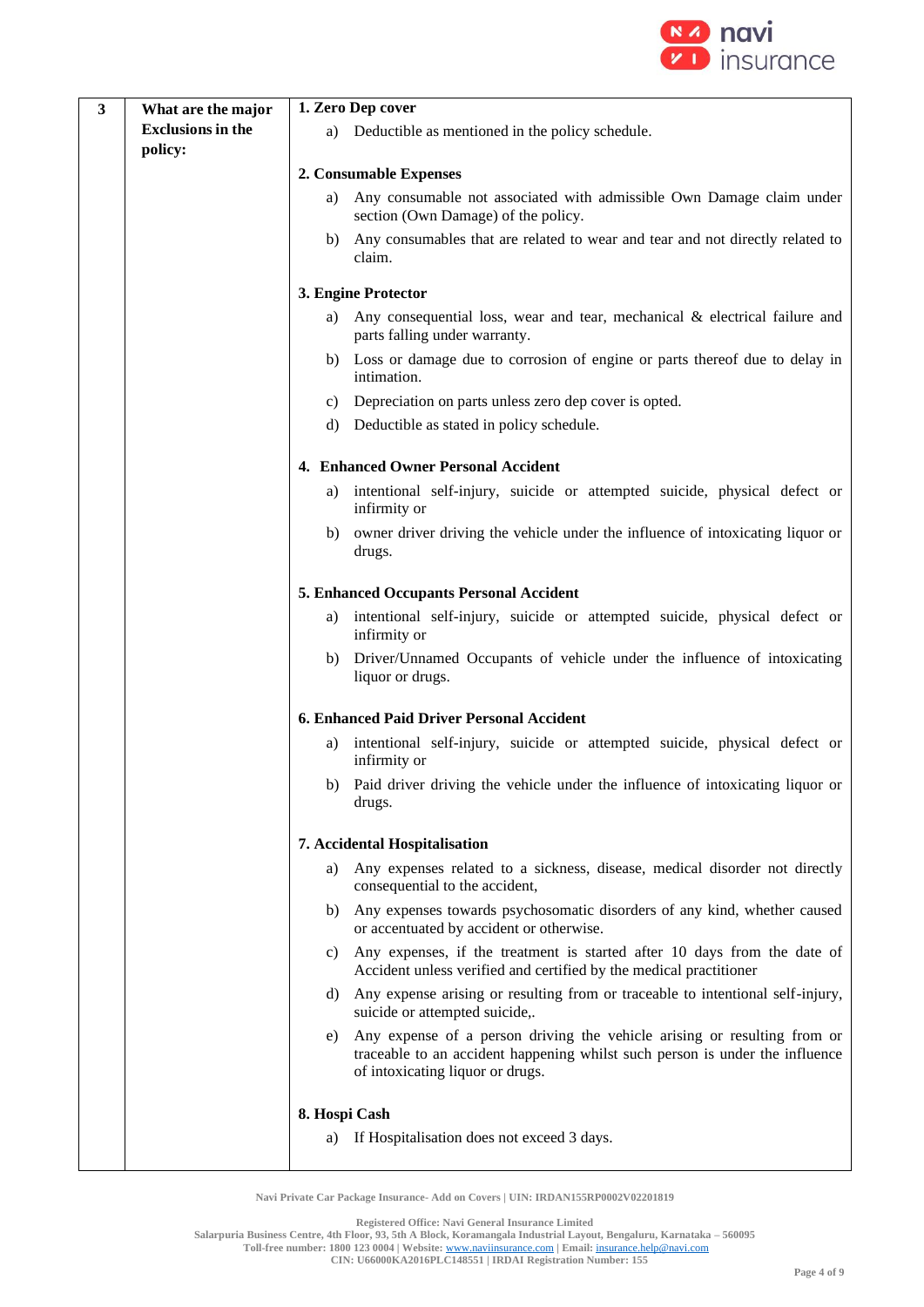

|              | 9. EMI Protector                                                                                                                                                                                                                                                                                |
|--------------|-------------------------------------------------------------------------------------------------------------------------------------------------------------------------------------------------------------------------------------------------------------------------------------------------|
| a)           | Any penalty, interest, charges levied due to default in payment by financer.                                                                                                                                                                                                                    |
|              | 10. Outstanding Loan Protector                                                                                                                                                                                                                                                                  |
| a)           | Any penalty, interest, charges levied due to default in payment by financer.                                                                                                                                                                                                                    |
|              | 11. NCB Protector-Repair of Non-Metallic Parts                                                                                                                                                                                                                                                  |
| a)           | If painting work is done without any repair associated with those parts.                                                                                                                                                                                                                        |
|              | 12. Daily Conveyance Allowance                                                                                                                                                                                                                                                                  |
| a)           | If Vehicle is not repaired at the Authorised Garage.                                                                                                                                                                                                                                            |
| b)           | If claim under section 1 (Own Damage) is not valid and admissible.                                                                                                                                                                                                                              |
| C)           | If time required for repair of motor vehicle is up to 3 days.                                                                                                                                                                                                                                   |
| d)           | if repair is delayed due to non-availability of spares.                                                                                                                                                                                                                                         |
| e)           | If claim is only for windscreen or glass damage.                                                                                                                                                                                                                                                |
|              | 13. Tyre Replacement                                                                                                                                                                                                                                                                            |
| a)           | loss or damage arising out of natural wear and tear.                                                                                                                                                                                                                                            |
| b)           | any loss or damage within first 15 days of inception of the policy.                                                                                                                                                                                                                             |
| C)           | loss or damage to wheel accessories, any other parts.                                                                                                                                                                                                                                           |
| d)           | if the tyre(s) being claimed is different from tyre(s) insured/supplied as<br>original equipment along with the vehicle unless informed to us and<br>mentioned/endorsed on the policy.                                                                                                          |
| e)           | loss or damage resulting from hard driving due to race, rally or illegal<br>activities.                                                                                                                                                                                                         |
| $\mathbf{f}$ | loss or damage arising out of any manufacturing defect or design.                                                                                                                                                                                                                               |
| g)           | Theft of tyre(s) or its parts accessories without vehicle being stolen or theft of<br>entire vehicle.                                                                                                                                                                                           |
| h)           | Tyre(s) with scratches, minor cuts, noise and vibrations that do not affect<br>product function or performance                                                                                                                                                                                  |
| $\mathbf{i}$ | Any loss or damage to tyre that results from running of the vehicle with<br>deflated tyre(s).                                                                                                                                                                                                   |
| a)           | 14. Key and Lock Replacement<br>If key is lost or stolen while left in the vehicle.                                                                                                                                                                                                             |
| a)           | 15. Personal Belonging Protector<br>Any goods or samples carried in connections with any trade or business is not<br>covered.                                                                                                                                                                   |
|              | 16. Emergency Transport and Hotel Stay<br>a) Occupants including driver exceeding registered seating capacity of the<br>vehicle.                                                                                                                                                                |
|              | 17. Road Side Assistance                                                                                                                                                                                                                                                                        |
|              | To avoid misuse maximum four services in a policy year the of services can be availed.<br>The services would not be provided under following conditions:                                                                                                                                        |
| a.           | Acts of God including Earthquake, Fire, War, Invasion, Rebellion, Revolt, Riot<br>(other than among employees of either party), Civil Commotion, Civil War,<br>Terrorism, Nuclear fission, strike, act(s) of omission/ commission by any<br>concerned Government and/or Government Authorities. |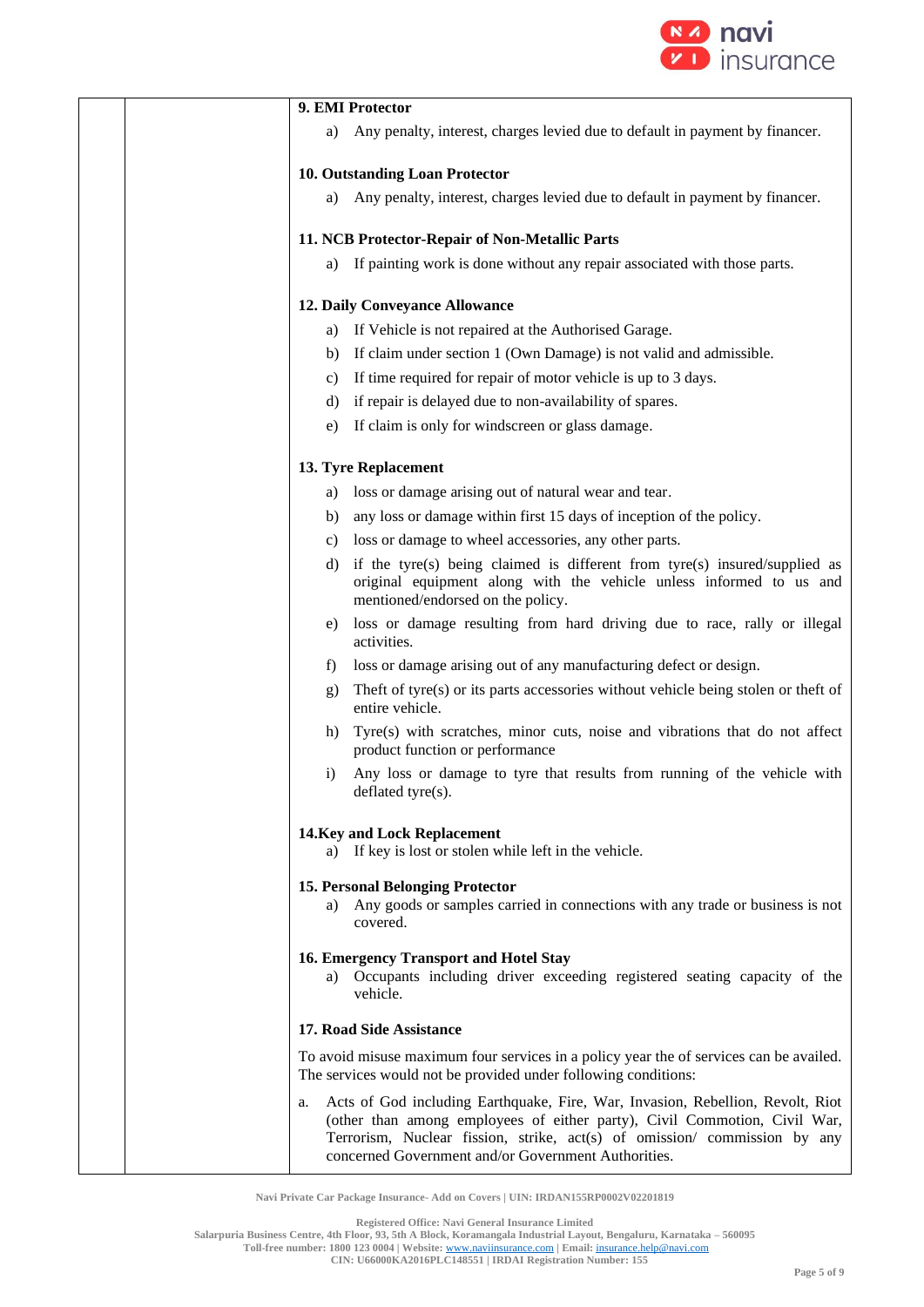

|   |               | Loss of or Damage to Luggage or other Personal Effects that might occur during<br>b.<br>the services performance.                                                                                                                                                                                                    |
|---|---------------|----------------------------------------------------------------------------------------------------------------------------------------------------------------------------------------------------------------------------------------------------------------------------------------------------------------------|
|   |               | Vehicles if used for the purpose of racing, rallying, motor-sports, or in any<br>$c_{\cdot}$<br>instance where the Vehicle is not being used /driven in accordance with applicable<br>laws and regulations.                                                                                                          |
|   |               | Any service not-covered here, if provided shall be at your own expense.<br>d.                                                                                                                                                                                                                                        |
|   |               | Load carried in the vehicle such as boats, motor vehicles, gliders, or animals<br>e.<br>(horses, cattle and likes), merchandise, perishable goods, research and scientific<br>equipment, building equipment, furniture, etc. shall not be transported.                                                               |
|   |               | f.<br>This Emergency service is available when the Covered Vehicles suffers a<br>breakdown while riding. It is not available for routine repairs/services at Insured's<br>home or other location.                                                                                                                    |
|   |               | We/Vendor will not be accountable, responsible or liable for consequential<br>g.<br>damages arising out of repair on the spot/towing or any other road side assistance<br>services.                                                                                                                                  |
|   |               | (Note: the above is a partial listing of the policy exclusions. Please refer to the policy<br>document for the full listing)                                                                                                                                                                                         |
| 4 | <b>Claims</b> | <b>Claim Notification &amp; Registration:</b>                                                                                                                                                                                                                                                                        |
|   |               | Notify or submit a claim by following way;                                                                                                                                                                                                                                                                           |
|   |               | By calling Toll Free 18001230004 OR<br>٠                                                                                                                                                                                                                                                                             |
|   |               | By sending an E Mail to insurance.help@navi.com OR                                                                                                                                                                                                                                                                   |
|   |               | For Senior Citizens, we have a special cell and Our Senior Citizen customers<br>٠                                                                                                                                                                                                                                    |
|   |               | can email us at seniorcare@navi.com for priority resolution                                                                                                                                                                                                                                                          |
|   |               | Through Customer Portal on website www.naviinsurance.com OR<br>$\bullet$                                                                                                                                                                                                                                             |
|   |               | Using Mobile App OR<br>$\bullet$                                                                                                                                                                                                                                                                                     |
|   |               |                                                                                                                                                                                                                                                                                                                      |
|   |               | While notifying the claim, following information should be provided:<br>Name of insured<br>$\bullet$                                                                                                                                                                                                                 |
|   |               | Insured contact numbers                                                                                                                                                                                                                                                                                              |
|   |               | Policy number                                                                                                                                                                                                                                                                                                        |
|   |               | Date and time of loss                                                                                                                                                                                                                                                                                                |
|   |               | Location of loss                                                                                                                                                                                                                                                                                                     |
|   |               | Nature and approximate extent of loss                                                                                                                                                                                                                                                                                |
|   |               | Place and contact details of the person at the loss location                                                                                                                                                                                                                                                         |
|   |               | <b>After Notification &amp; Registration:</b>                                                                                                                                                                                                                                                                        |
|   |               | <b>Own Damage Claims:</b>                                                                                                                                                                                                                                                                                            |
|   |               | You are advised to shift your vehicle to any of our network garage to avail "cashless"                                                                                                                                                                                                                               |
|   |               | facility. Alternatively, you may shift your vehicle to any garage of your choice to avail                                                                                                                                                                                                                            |
|   |               | claim as "Reimbursement".                                                                                                                                                                                                                                                                                            |
|   |               | Survey will be conducted before you carry out the repair by the surveyor at the garage.<br>Please refer policy for details regarding survey process.                                                                                                                                                                 |
|   |               | The Company has option to repair, reinstate or replace the vehicle or part thereof<br>and/or its accessories or may pay in cash the amount of the loss or damage and the<br>liability of the Company shall not exceed:<br>(a) for total loss / constructive total loss of the vehicle - the Insured's Declared Value |
|   |               | (IDV) of the vehicle (including accessories thereon) as specified in the Schedule<br>less the value of the wreck.                                                                                                                                                                                                    |
|   |               | (b) for partial losses, i.e. losses other than Total Loss/Constructive Total Loss of the<br>vehicle - actual and reasonable costs of repair and/or replacement of parts                                                                                                                                              |

**CIN: U66000KA2016PLC148551 | IRDAI Registration Number: 155**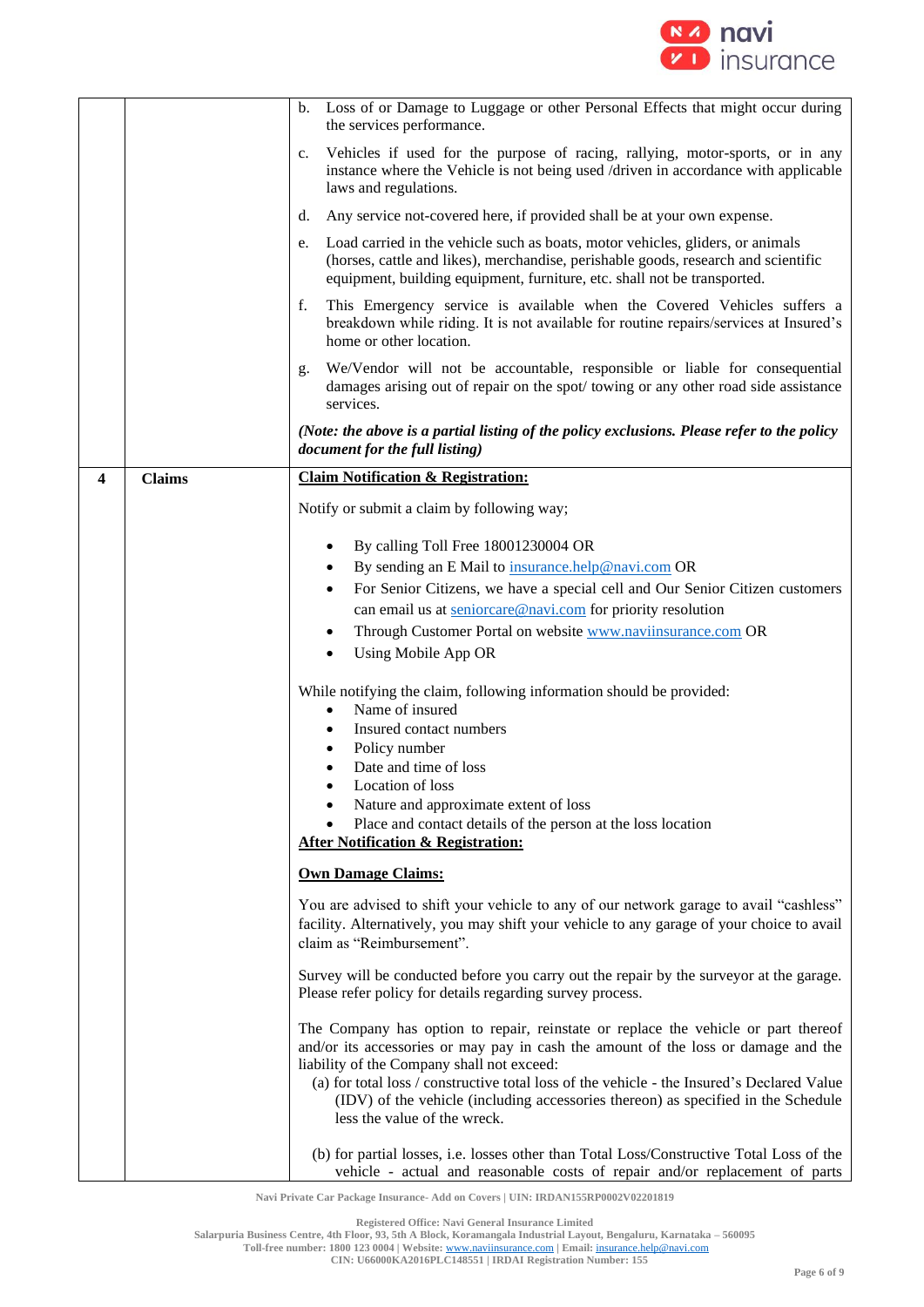

| lost/damaged subject to depreciation as per limits specified (Not applicable if add<br>on cover is opted for covering depreciation) and any other applicable add on<br>cover.                                                                                                                                                                                                                                                      |
|------------------------------------------------------------------------------------------------------------------------------------------------------------------------------------------------------------------------------------------------------------------------------------------------------------------------------------------------------------------------------------------------------------------------------------|
| Following are the documents that will be needed for survey and processing of Own<br>Damage claim:                                                                                                                                                                                                                                                                                                                                  |
| Claim Form completely filled and duly signed by Insured (CO's seal need to be<br>$\bullet$<br>affixed in case the insured is a Firm/Company)<br>Copy of Registration Certificate (original for verification)<br>$\bullet$<br>Copy of Motor Driving License of the person driving the vehicle at the time of<br>$\bullet$<br>accident (original for verification)                                                                   |
| Police Report / Panchnama (In case of Partial Theft / Third Party property<br>$\bullet$<br>damage / Death / Body Injury / Damage due to Riot, Strike and Malicious act)<br>KYC documents (Address Proof as per policy & ID proof) if claim amount<br>$\bullet$<br>exceeds Rs.1 lakh.                                                                                                                                               |
| Cancelled Cheque (CTS complied) or Filled NEFT Mandate form for online<br>$\bullet$<br>transfer of claim payment. (For reimbursement claims only).                                                                                                                                                                                                                                                                                 |
| <b>Own Damage Claim Settlement:</b>                                                                                                                                                                                                                                                                                                                                                                                                |
| 1. After receipt of all relevant claim document, surveyor will assess the loss and issue<br>work order.                                                                                                                                                                                                                                                                                                                            |
| 2. The surveyor may conduct re-inspection once repairs are completed.                                                                                                                                                                                                                                                                                                                                                              |
| 3. NAVI GI will issue a Claim Amount Confirmation (CAC) on receipt of<br>original/proforma repairing bill.                                                                                                                                                                                                                                                                                                                         |
| 4. You can take the delivery of your vehicle by paying your share in claim and/or<br>amount towards any non-accidental work. While taking delivery of your vehicle,<br>submit Satisfaction letter signed by you (CO's seal need to be affixed in case the<br>insured is a Firm/Company) to garage.                                                                                                                                 |
| We will release claim payment within 7 working days after receipt of all claim<br>document.                                                                                                                                                                                                                                                                                                                                        |
| <b>Road Side Assistance Entitlement:</b><br>In order to entitle the relevant Users to the Services, the insured Vehicle must be<br>immobilised within the Covered geographical territory. A vehicle is considered as<br>immobilised as long as it cannot be driven as a result of a breakdown or an accident.<br>However, the state of being out of use for maintenance or repair purposes is not<br>considered as immobilisation. |
| Procedure<br>Contact us/service provider on Toll-Free number mentioned in your policy<br>$\bullet$<br>immediately on any incident.                                                                                                                                                                                                                                                                                                 |
| Get the prior approval before taking any initiative or incurring any expenses.<br>$\bullet$<br>Comply with the solutions recommended.<br>$\bullet$<br>Take all reasonable measures to limit and prevent possible consequences of the<br>Breakdown.<br>Provide Us your / user beneficiary Information.                                                                                                                              |
| $\bullet$                                                                                                                                                                                                                                                                                                                                                                                                                          |
| Personal Accident Claims: Claims will be settled post receipt of necessary<br>documents.                                                                                                                                                                                                                                                                                                                                           |
| We will require following documents to process your claim. You may provide the<br>same to enable us to promptly settle your claim.                                                                                                                                                                                                                                                                                                 |
| <b>Documents for Personal Accident Claims</b>                                                                                                                                                                                                                                                                                                                                                                                      |
| Policy copy<br>$\bullet$<br>Certificate of from government hospital doctor confirming the nature and                                                                                                                                                                                                                                                                                                                               |
| $\bullet$<br>degree of disability                                                                                                                                                                                                                                                                                                                                                                                                  |

**Registered Office: Navi General Insurance Limited**

**Salarpuria Business Centre, 4th Floor, 93, 5th A Block, Koramangala Industrial Layout, Bengaluru, Karnataka – 560095**

**Toll-free number: 1800 123 0004 | Website:** [www.naviinsurance.com](http://www.naviinsurance.com/) **| Email:** [insurance.help@navi.com](mailto:insurance.help@navi.com)

**CIN: U66000KA2016PLC148551 | IRDAI Registration Number: 155**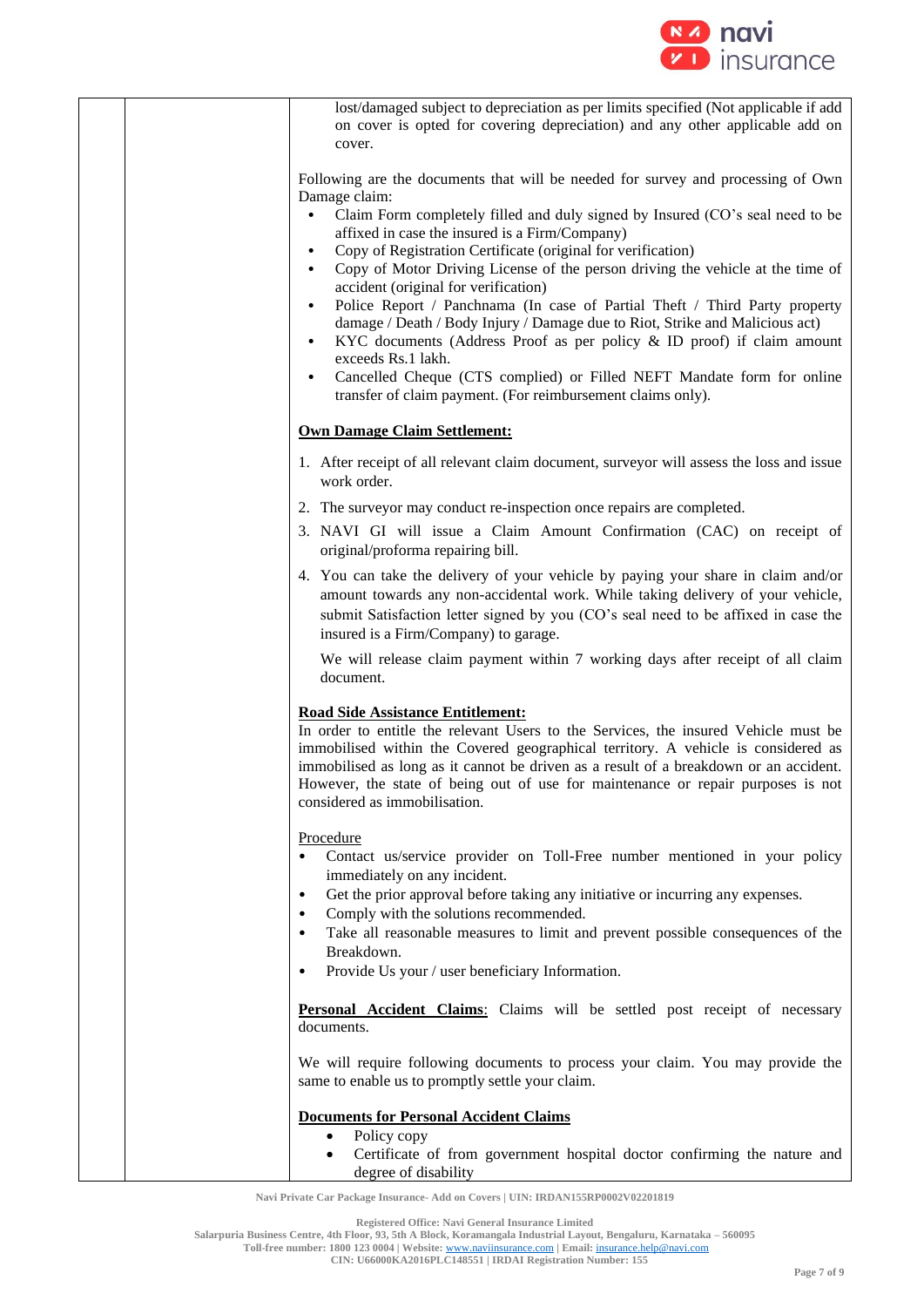

|   |                         | Discharge summary of the treating hospital clearly indicating the Hospital<br>$\bullet$                                                                                                                                                                                                                                                                                                 |
|---|-------------------------|-----------------------------------------------------------------------------------------------------------------------------------------------------------------------------------------------------------------------------------------------------------------------------------------------------------------------------------------------------------------------------------------|
|   |                         | Registration No.                                                                                                                                                                                                                                                                                                                                                                        |
|   |                         | Diagnostic reports<br>٠<br>FIR / Panchnama- (if Notified to Police) Attested or Original<br>٠                                                                                                                                                                                                                                                                                           |
|   |                         | Final Police Report- (if applicable)<br>$\bullet$                                                                                                                                                                                                                                                                                                                                       |
|   |                         | Death Certificate*<br>$\bullet$                                                                                                                                                                                                                                                                                                                                                         |
|   |                         | Post Mortem report*<br>$\bullet$                                                                                                                                                                                                                                                                                                                                                        |
|   |                         | Legal Heir certificate /nominee certificate*<br>$\bullet$                                                                                                                                                                                                                                                                                                                               |
|   |                         | (Marked with * are required only in death claims)                                                                                                                                                                                                                                                                                                                                       |
|   |                         | The list of documents furnished herein is illustrative but not exhaustive. We may                                                                                                                                                                                                                                                                                                       |
|   |                         | request you to provide more documents depending upon the nature of loss and                                                                                                                                                                                                                                                                                                             |
|   |                         | circumstances.                                                                                                                                                                                                                                                                                                                                                                          |
|   |                         | Please also refer policy for detail documentation requirement.                                                                                                                                                                                                                                                                                                                          |
| 5 | <b>Policy Servicing</b> | a. Call Us: Toll Free 1800 123 0004                                                                                                                                                                                                                                                                                                                                                     |
|   |                         | b. Email: insurance.help@navi.com                                                                                                                                                                                                                                                                                                                                                       |
|   |                         | Email for Senior Citizens- seniorcare@navi.com                                                                                                                                                                                                                                                                                                                                          |
|   |                         | c. Visit our website: https://www.naviinsurance.com/service/                                                                                                                                                                                                                                                                                                                            |
|   |                         | d. Walk in for assistance                                                                                                                                                                                                                                                                                                                                                               |
|   |                         | e. Dispatch your letters to us at -                                                                                                                                                                                                                                                                                                                                                     |
|   |                         | Corporate Office: Navi General Insurance Limited                                                                                                                                                                                                                                                                                                                                        |
|   |                         | Salarpuria Business Centre, 4th B Cross Road, 5th Block, Koramangala Industrial                                                                                                                                                                                                                                                                                                         |
|   |                         | Layout, Bengaluru, Karnataka - 560095                                                                                                                                                                                                                                                                                                                                                   |
|   |                         | f. Escalation-                                                                                                                                                                                                                                                                                                                                                                          |
|   |                         | First Escalation - Contact Customer Experience Team at -<br>$\bullet$                                                                                                                                                                                                                                                                                                                   |
|   |                         | Manager.CustomerExperience@navi.com                                                                                                                                                                                                                                                                                                                                                     |
|   |                         | Second Escalation - Email to Head Customer Experience and Grievance<br>$\bullet$<br>Redressal Officer at - Head.CustomerExperience@navi.com                                                                                                                                                                                                                                             |
|   | <b>Grievances</b>       | If You have a grievance about any matter relating to the Policy, or Our decision on                                                                                                                                                                                                                                                                                                     |
|   | <b>Complaints</b>       | any matter, or the claim, You can address Your grievance as follows:                                                                                                                                                                                                                                                                                                                    |
|   |                         | 1. Our Grievance Redressal Officer                                                                                                                                                                                                                                                                                                                                                      |
|   |                         | You can send Your grievance in writing by post or email to Our Grievance<br>Redressal Officer at the following address:                                                                                                                                                                                                                                                                 |
|   |                         | <b>Navi General Insurance Limited</b>                                                                                                                                                                                                                                                                                                                                                   |
|   |                         | (formerly known as DHFL General Insurance Limited)                                                                                                                                                                                                                                                                                                                                      |
|   |                         | Corporate Office: Salarpuria Business Centre, 4th B Cross Road, 5th<br>Block, Koramangala Industrial Layout, Bengaluru, Karnataka - 560095                                                                                                                                                                                                                                              |
|   |                         | E-mail: gro@navi.com                                                                                                                                                                                                                                                                                                                                                                    |
|   |                         | Toll free: 1800 123 0004                                                                                                                                                                                                                                                                                                                                                                |
|   |                         |                                                                                                                                                                                                                                                                                                                                                                                         |
|   |                         | 2. Consumer Affairs Department of IRDAI                                                                                                                                                                                                                                                                                                                                                 |
|   |                         | In case it is not resolved within 15 days or if You are unhappy with the<br>a.<br>resolution You can approach the Grievance Redressal Cell of the Consumer<br>Affairs Department of IRDAI by calling Toll Free Number 155255 (or)<br>1800 4254 732 or sending an e-mail to complaints@irdai.gov.in. You can<br>also make use of IRDAI's online portal - Integrated Grievance Management |
|   |                         | System (IGMS) by registering Your complaint at igms.irda.gov.in.<br>You can send a letter to IRDAI with Your complaint on a Complaint<br>b.<br>Registration Form available by clicking here. You must fill and send the<br>Complaint Registration Form along with any documents by post or courier<br>to General Manager, Insurance Regulatory and Development Authority of             |

**Registered Office: Navi General Insurance Limited Salarpuria Business Centre, 4th Floor, 93, 5th A Block, Koramangala Industrial Layout, Bengaluru, Karnataka – 560095 Toll-free number: 1800 123 0004 | Website:** [www.naviinsurance.com](http://www.naviinsurance.com/) **| Email:** [insurance.help@navi.com](mailto:insurance.help@navi.com)

**CIN: U66000KA2016PLC148551 | IRDAI Registration Number: 155**